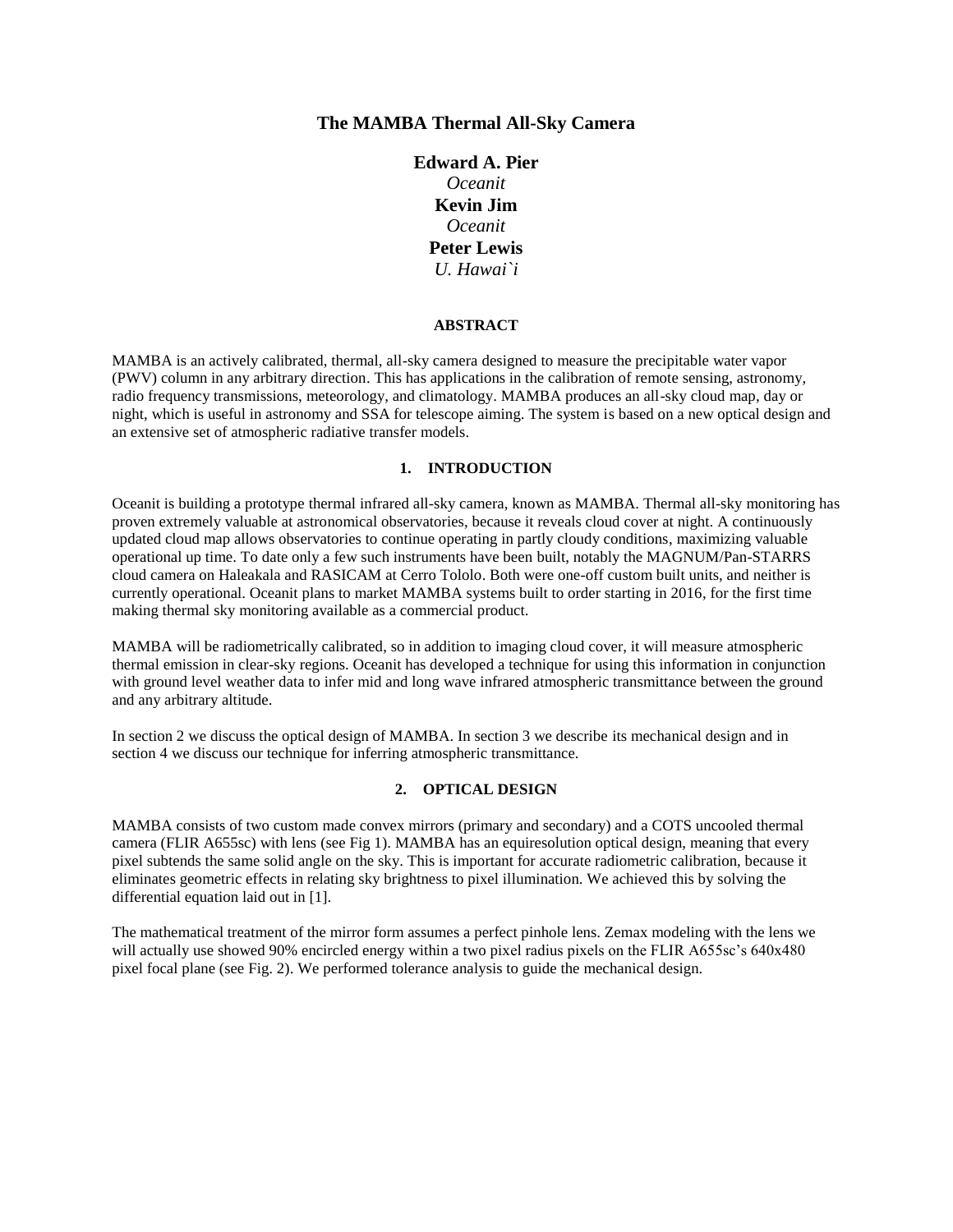

Fig 1. A Zemax wireframe rendering of the MAMBA optics, including the primary and secondary mirrors, the FLIR lens, and the focal plane. The blue lines are representative rays from a point source at infinity.



Fig. 2. Ray traced spot patterns on the MAMBA focal plane for point sources at a range of zenith angles. The distortions are typical of wide field optical designs and will not adversely affect the system, because we plan to spatially bin pixels to reduce noise. For all spots 90% of the spot energy falls within a 2 pixel radius.

### **3. MECHANICAL DESIGN**

The mechanical design includes mirror supports and a mount for the thermal camera under the primary (see Fig 3). We used the results of our Zemax tolerance analysis to design a system capable of maintaining sufficient rigidity to maintain focus.



Fig 3. Solidworks renderings of the MAMBA mechanical design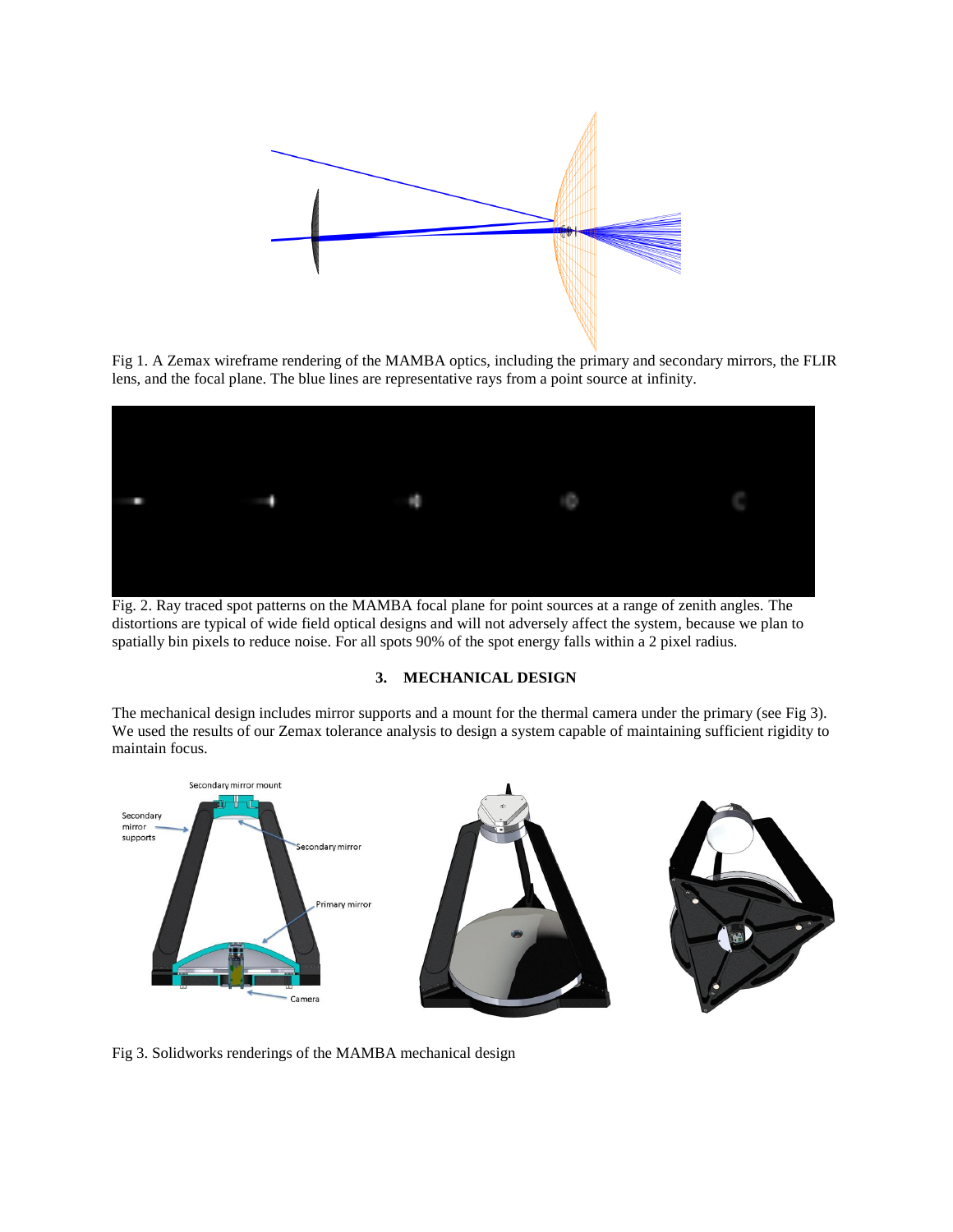#### **4. INFERRING ATMOSPHERIC TRANSMITTANCE**

The transmittance of the atmosphere in the mid and long wave infrared can vary over a large range because it depends strongly on the highly variable water vapor content of the atmosphere (see Fig. 4). This is a problem for a number of remote sensing applications and for the evaluation of infrared instruments.



Fig. 4. Contributions to transmittance in the 10 μm atmospheric window as computed by MODTRAN for a representative atmosphere. The black curve represents the total transmittance, red is  $CO_2$ , green is  $O_3$ , blue is  $H_2O$ , and cyan is aerosol scattering. Water is the dominant absorber.

Oceanit has developed a novel technique for determining the IR atmospheric transmittance between the ground and arbitrary altitudes along arbitrary lines of sight using measurements only taken on the ground. Previous techniques for doing this all have shortcomings. Radiosonde balloons measure conditions along a single path at the time of the balloon flight. Continuous monitoring along arbitrary lines of sight is not possible. LIDAR systems are extremely expensive, and FTIR systems can only infer conditions along the line of sight to the Sun.

The key principle behind Oceanit's technique is that atmospheric absorbers are also atmospheric emitters. Investigators have previously shown that it is possible to infer the Precipitable Water Vapor (PWV) using low cost infrared thermometers to measure the thermal emission from the sky [2]. PWV is the total column density of water vapor between space and the ground. It therefore is strongly correlated with the IR transmittance to/from space.

Oceanit's innovation is to combine the atmospheric thermal emission with ground level weather data, which determines the low altitude opacity of air. When we do this we constrain both the asymptotic high altitude level of the transmittance vs. altitude curve and the slope at low altitude. Using historical Radiosonde data and MODTRAN simulations we showed that this was sufficient to constrain the transmittance at any altitude to within reasonable accuracy.

We calibrate the transmittance calculation by training a neural net on MODTRAN simulations of historical Radiosonde data. Our calculation therefore takes into account ground level conditions, conditions at altitude and historical weather patterns.